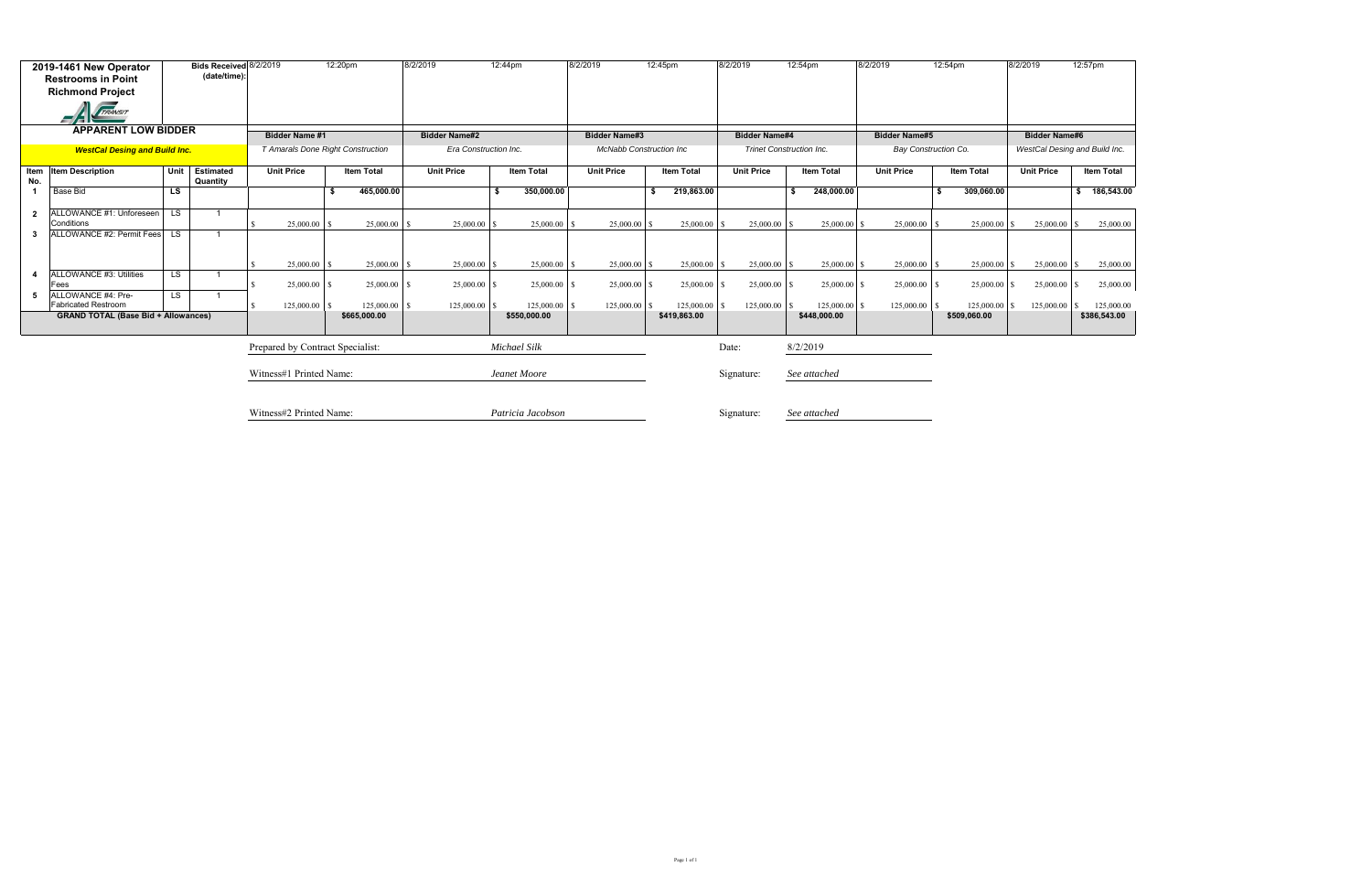|                                            | 2019-1461 New Operator                               |                 | Bids Received 8/2/2019       |                                                     |                   | 8/2/2019             |                   | 8/2/2019             |                  | 8/2/2019              |                   | 8/2/2019                 |                   |
|--------------------------------------------|------------------------------------------------------|-----------------|------------------------------|-----------------------------------------------------|-------------------|----------------------|-------------------|----------------------|------------------|-----------------------|-------------------|--------------------------|-------------------|
|                                            | <b>Restrooms in Point</b><br><b>Richmond Project</b> |                 | (data/time).                 | West Cat Designal Build                             |                   |                      |                   |                      |                  |                       |                   |                          |                   |
| TRANSIT                                    |                                                      |                 | 12:57                        |                                                     | 12354             |                      | $12°20\rho m$     |                      | 17,042           |                       | 12845             |                          |                   |
|                                            | <b>APPARENT LOW BIDDER</b>                           |                 |                              | <b>Bidder Name #1</b>                               |                   | <b>Bidder Name#2</b> |                   | <b>Bidder Name#3</b> |                  | <b>Bidder Name#4</b>  |                   | <b>Bidder Name#5</b>     |                   |
|                                            |                                                      |                 |                              | West (at Design+Build Inc. Trinet Construction Inc. |                   |                      |                   | Amarals Done Right   |                  | Era Construction Inc. |                   | McNabb Construction Inc. |                   |
| No.                                        | <b>Item Item Description</b>                         | Unit            | <b>Estimated</b><br>Quantity | <b>Unit Price</b>                                   | <b>Item Total</b> | <b>Unit Price</b>    | <b>Item Total</b> | <b>Unit Price</b>    | tem Total        | <b>Unit Price</b>     | <b>Item Total</b> | <b>Unit Price</b>        | <b>Item Total</b> |
|                                            | Base Bid                                             | <b>LS</b>       |                              | 1486,54300                                          | 186,54300         | 24800000             | 248,00000         | #465,00000           | 4 465,000 00     | 17350,00000           | 1430,0000         | 7219,86302               | 14219,86300       |
| 2 <sup>1</sup>                             | ALLOWANCE #1: Unforeseen<br>Conditions               | L <sub>S</sub>  |                              | 25,000.00                                           | 25,000.00         | $25,000.00$   \$     | $25,000.00$   \$  |                      |                  | 25,000.00             |                   |                          | 25,000.00         |
|                                            | ALLOWANCE #2: Permit<br>Fees                         | LS <sup></sup>  |                              |                                                     |                   |                      |                   |                      |                  |                       |                   |                          |                   |
|                                            |                                                      |                 |                              | 25,000.00                                           | 25,000.00         | 25,000.00            |                   |                      |                  | $25,000.00$ \ \ \$    | $25,000.00$ \ \\$ | $25,000.00$ \ \ \$       | 25,000.00         |
|                                            | <b>ALLOWANCE #3: Utilities</b><br> Fees              | $\overline{LS}$ |                              |                                                     | $25,000.00$ \ \\$ |                      | $25,000.00$   \$  | $25,000.00$   \$     | $25,000.00$   \$ | $25,000.00$   \$      |                   |                          | 25,000.00         |
|                                            | ALLOWANCE #4: Pre-<br><b>Fabricated Restroom</b>     |                 |                              | $125,000.00$   \$                                   | 125,000.00        |                      |                   | $125,000.00$   \$    | 125,000.00       | $125,000.00$ \ \$     | 125,000.00        | 125,000.00               | 125,000.00        |
| <b>GRAND TOTAL (Base Bid + Allowances)</b> |                                                      |                 |                              |                                                     |                   |                      |                   |                      |                  |                       | $400,000^{92}$    |                          |                   |

 $\mathcal{L}^{\text{max}}_{\text{max}}$ 

| <b>Prepared by Contract Specialist:</b> | Michael Silk | Date:     |
|-----------------------------------------|--------------|-----------|
| Witness#1 Printed Name:                 | <b>YARD</b>  | Signature |
| Witness#2 Printed Name:                 | See Page 2   | Signature |

 $8/2/2019$ 

<u> 1980 - Jan Jawa Barat, prima prima prima prima prima prima prima prima prima prima prima prima prima prima p</u>

re:

 $re:$